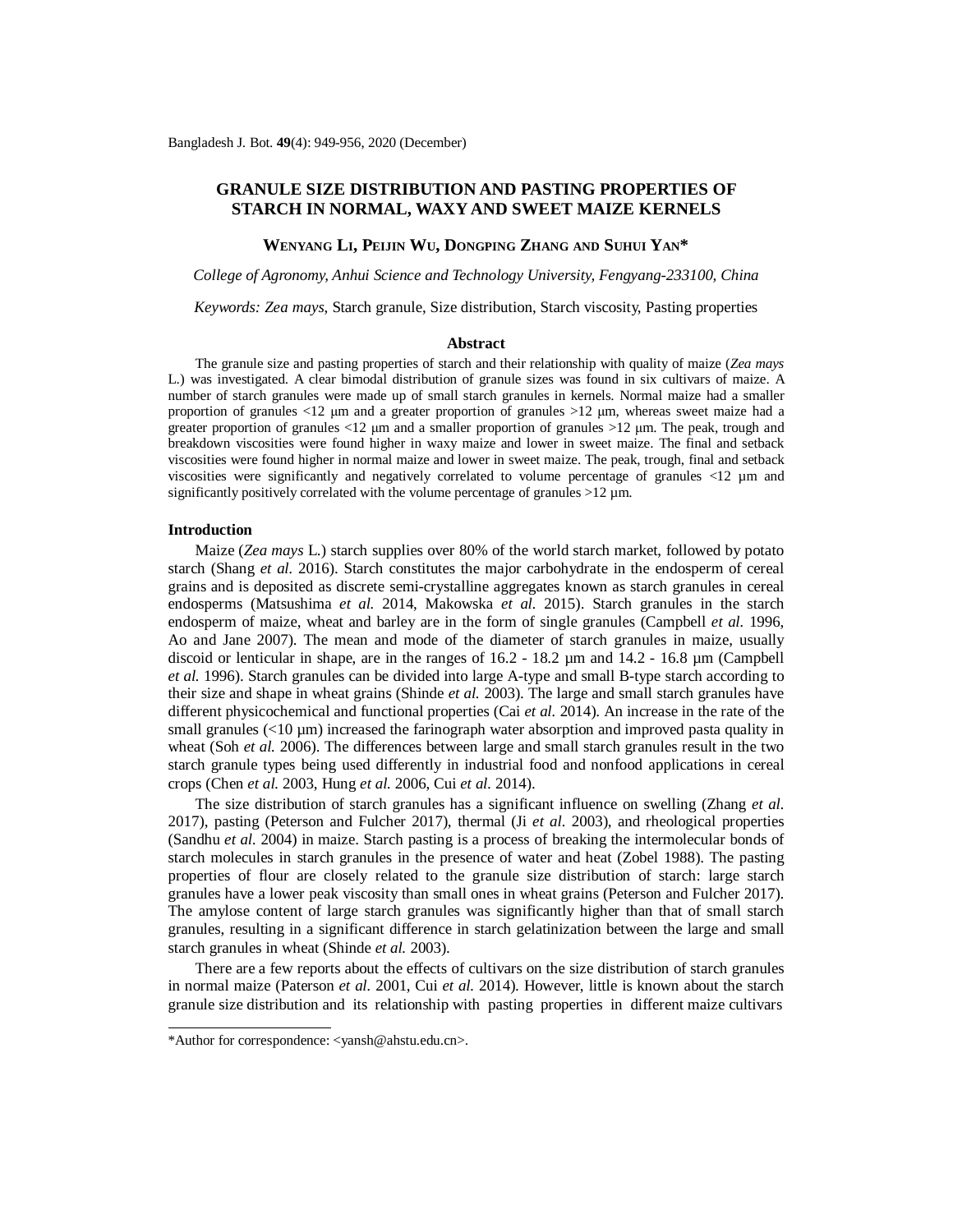with different quality types. Therefore, the objective of this study was to investigate the starch granule size distribution and its relationship to pasting properties in maize kernels from six cultivars of normal, waxy and sweet maize.

### **Materials and Methods**

The field experiments were carried out at the farm of Anhui Science and Technology University, Fengyang, China (32°51'N, 117°33'E) during the maize growing seasons from June to October, 2014 and June to October, 2015. The soil was sandy loam. The average organic matter content in the tillage layer was 14.5 g/kg and the available N, phosphorus (P) and potassium  $(K)$ were 88.7, 31.6 and 68.3  $g/kg$ , respectively. The basal fertilizer was applied at the rates of 135 kg/hm<sup>2</sup> N, 100 kg/hm<sup>2</sup> P<sub>2</sub>O<sub>5</sub>, 100 kg/hm<sup>2</sup> K<sub>2</sub>O before planting. A total of 135 kg/hm<sup>2</sup> N was topdressed at the booting stage of maize. The experiment was conducted as a randomized complete design with three replicates for each cultivar. The plot size was  $4.8 \times 6.7$  m with 8 rows (60 cm between rows). Seeds were sown on 17 June, 2014 and 22 June, 2015 with a density of 67500 plants per  $hm^2$ .

Six maize cultivars currently used in local maize production, normal maize (Zhongdan901, Longping206), waxy maize (Jingkenuo609, Fengnuo2146) and sweet maize (Wantian150, Zhongtian5), were chosen in this study. At maturity, maize kernels were dried at 60°C for 48 hrs for starch granule size analysis and determination of pasting properties.

Starch was extracted from the maize cultivars according to the methods of Peng *et al.* (1999) with some modifications. Maize kernels (5 g) were steeped in 30 ml double distilled water at  $4^{\circ}$ C for 24 hrs. The softened seeds were sterilized and ground with a mortar and pestle in double distilled water until essentially all the starch granules were released. The slurry was filtered through a 74 µm screen and centrifuged at  $1700 \times g$  for 15 min to extract the crude starch. The crude starch was purified three times using 25 ml of 2 mol/l NaCl, 0.2% NaOH, 2% SDS and double distilled water. In addition, the starch was washed once with acetone to remove the water. Then, it was air-dried at room temperature and stored at  $-40^{\circ}$ C.

The particle size distribution of starch was determined by using an LS13320 Laser Diffraction Particle Size Analyzer (Beckman Coulter, USA). Approximately 50 mg of starch was suspended with 5 ml of double distilled water in 10-ml Eppendorf tubes. After aligning the instrument and making background measurements, the starch suspension was transferred into the laser diffraction particle size analyzer's dispersion tank containing double distilled water. The starch granule size was evaluated when sufficient dispersion was added to obtain an obscuration of 8 - 12%.

The starch pasting properties (3.5 g total weight, 14% dry basis) were measured using a rapid viscosity analyzer (RVA-Starch Master 2, Perten Instruments, Sweden) according to the methods of Lim and Seib (1993) with some modifications. A sample suspension was equilibrated at 50°C for 1 min, heated to 95 $^{\circ}$ C at 12 $^{\circ}$ C/min, maintained at 95 $^{\circ}$ C for 2.5 min, cooled to 50 $^{\circ}$ C at  $12^{\circ}$ C/min, and then maintained at 50 $^{\circ}$ C for 1 min. The paddle speed was set at 160 rpm for starch pasting property analysis.

One-way ANOVA was performed with the SPSS statistical analysis package (SPSS Incorporated, USA). When significant treatment effects were detected, multiple comparisons among the treatments were carried out using the LSD test. Pearson's correlation coefficients were calculated to determine the relationship between the pasting properties and volume distribution of starch granules in maize kernels. The experimental data from 2015 are reported in this paper.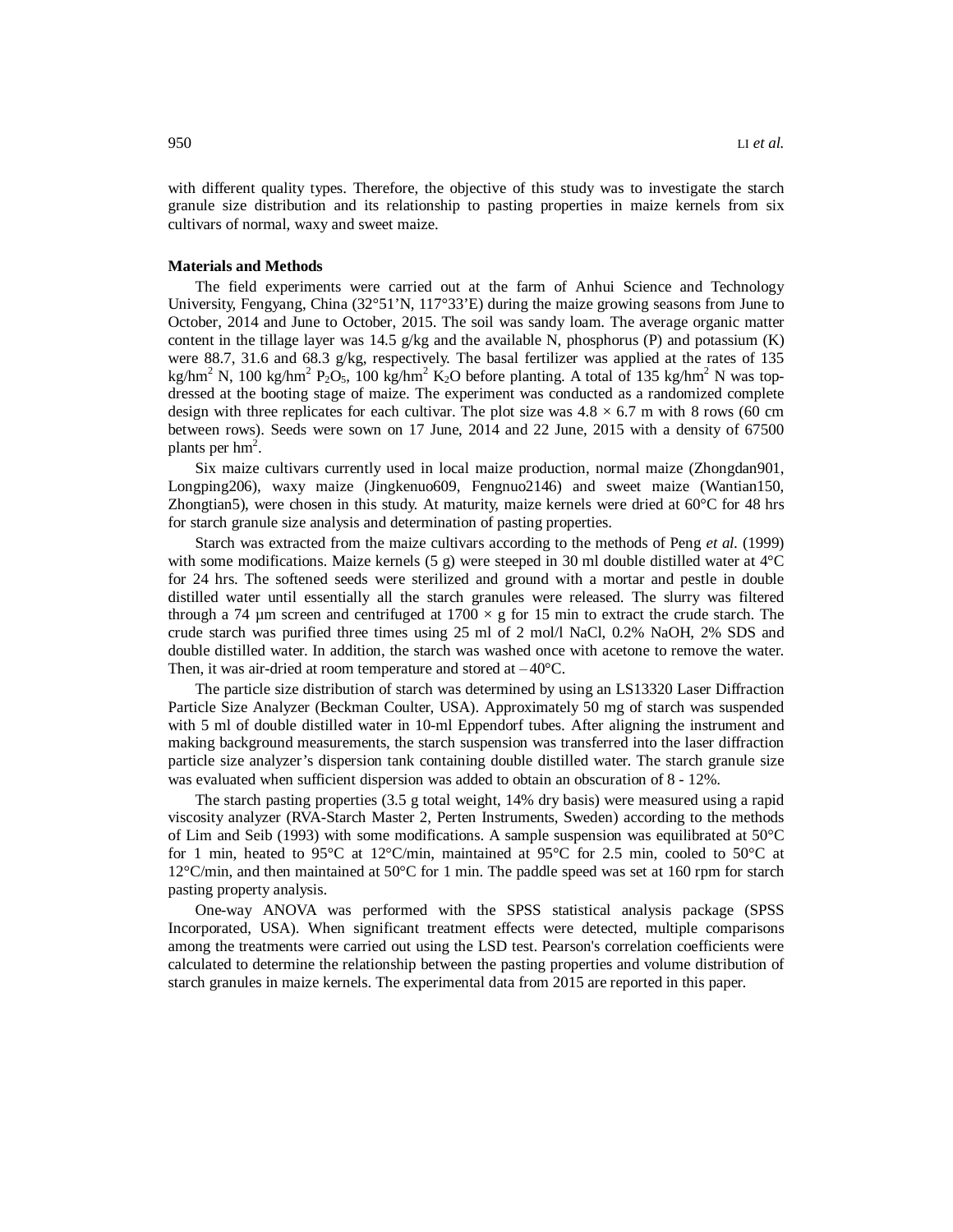#### **Results and Discussion**

The volume distribution (Fig. 1a) of starch granules showed two populations of starch granules with peak values ranging from 1.593 - 1.748 and 18 μm (normal maize), 1.593 and 16.4 μm (waxy maize), and 1.451 - 1.593 and 8.537 - 9.371 μm (sweet maize). The limit between the two populations occurred at approximately 2.8 μm. Fig. 1b shows a typical population of number distribution of starch granules with peak values ranging from 0.52 - 0.829 μm (normal maize), 0.92 - 0.999 μm (waxy maize), and 0.52 - 0.755 μm (sweet maize). As with the volume distribution, the surface area distribution of granules had bimodal trend with peak values ranging from 1.204 - 1.451 and 16.4 - 18 μm (normal maize), 1.322 - 1.451 and 14.94 - 16.4 μm (waxy maize) and 1.204 - 1.451 and 6.453 - 7.776 μm (sweet maize) (Fig. 1c). The limit between the populations occurred at approximately 2.8 μm among the six maize cultivars.



Fig. 1. Typical volume (a), number (b) and surface area (c) distribution of starch granules in maize kernels.

There are two types of starch granules in wheat grain at maturity: the large granules (generally larger than  $10 \mu m$  in diameter) and the small granules (smaller than  $10 \mu m$  in diameter) (Peng *et al.* 1999, Li *et al.* 2016). In this study, all of the maize cultivars confirmed a clearly bimodal distribution in the volume distribution, and the cutoff point for differentiating size classes of granules was approximately 2.8 μm. However, Ji *et al.* (2003) concluded that cutoff points were at 9 and 17 µm. This difference could be explained by different methods of calculating starch granule size or by the different maize cultivars used in each study. Starch granules were assigned to three groups according to their equivalent diameters in maize:  $\langle 2.8 \text{ }\mu \text{m} \rangle$  (small), 2.8 - 12  $\mu \text{m}$ (midsize),  $>12 \mu$ m (large) in this study.

The means of the volume percentage of starch granules <30 μm were approximately 93.17% (normal maize), 99.25% (waxy maize), and 100% (sweet maize) of the total volume (Table 1). Contributions of the small granule population  $\langle 2.8 \mu \text{m} \rangle$  to the total volume were 7.34% (normal maize), 10.38% (waxy maize), and 16.47% (sweet maize). Variability within the starch granule population of >2.8 μm from the six cultivars was appraised by dividing the group into two regions of 2.8 - 12 and  $>12$  μm. The volume percentages of granules of 2.8 - 12 μm (midsize) were in the ranges of 15.28 (normal maize), 20.42 (waxy maize), and 66.65 (sweet maize). In addition, contributions from the starch granules  $>12 \mu m$  to the total volume were 77.38% (normal maize), 69.58% (waxy maize), and 16.88% (sweet maize). It showed that the proportion of granules <12 μm was higher in sweet maize and lower in normal maize. In addition, the proportion of granules  $>12$  μm was higher in normal maize and lower in sweet maize. The means of the D (4, 3)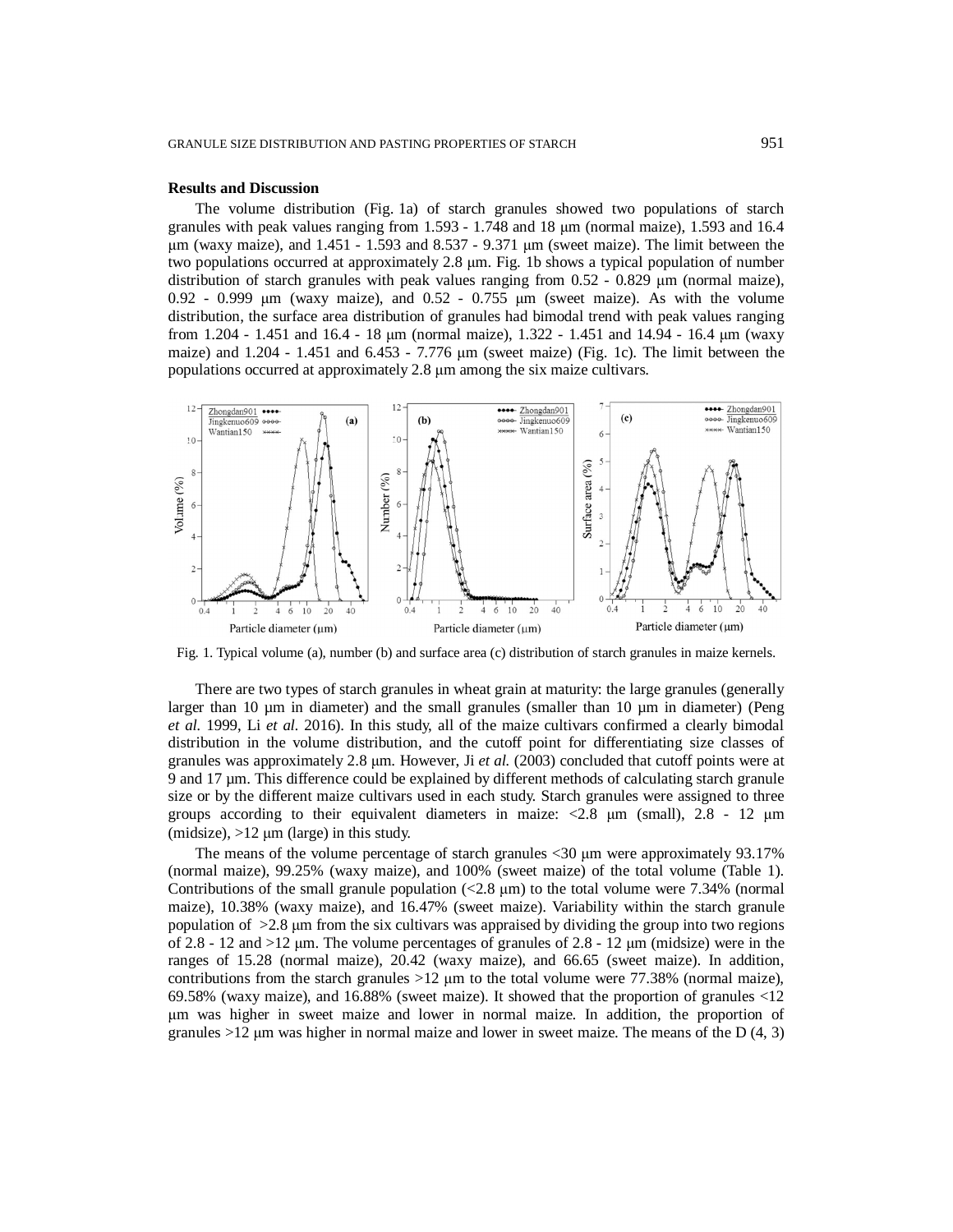(weighted average volume of smaller and larger granules with weighted value of 4 : 3) were higher in normal maize and lower in sweet maize.

The proportions of granules <2.8 and <12  $\mu$ m were in the range of 97 - 99.2 and 99.73 -99.95% of the total number, respectively (Table 2), showing that a number of granules were made up of small starch granules in maize kernels. The contribution of the starch granules <1 μm to the

| <b>Types</b> | Cultivars              | Particle diameter of starch granule $(\mu m)$ | D(4, 3)         |                                |                 |                 |
|--------------|------------------------|-----------------------------------------------|-----------------|--------------------------------|-----------------|-----------------|
|              |                        | < 2.8                                         | < 12            | < 20                           | $<$ 30          | $(\mu m)$       |
| Normal       | Zhongdan901            | $6.6 + 0.02$ f                                | $22.03 + 0.12f$ | $63.33 + 0.5d$                 | $92.57 + 0.06d$ | $17.19 + 0.24a$ |
| maize        | Longping206            | $8.07 + 0.03e$                                | $23.2 + 0.1e$   | $61.8 + 0.3e$                  | $93.77 + 0.06c$ | $16.98 + 0.02a$ |
|              | Average                | 7.34                                          | 22.62           | 62.57                          | 93.17           | 17.09           |
| Waxy         | Jingkenuo609           | $10.8 \pm 0.17c$                              | $31.47 + 0.83c$ | $85.57 + 0.6c$                 | $100 + 0a$      | $13.77 + 0.12c$ |
| maize        | Fengnuo2146            | $9.96 + 0.21d$                                | $29.37 + 0.4d$  | $86.13 + 0.38c$ $98.5 + 0.44b$ |                 | $14.14 + 0.07b$ |
|              | Average                | 1038                                          | 30.42           | 85.85                          | 99.25           | 13.96           |
| Sweet        | Wantian 150            | $18.2 + 0.2a$                                 | $84.57 + 0.75a$ | $96.5 + 0.2b$                  | $100 + 0a$      | $7.82 + 0.09e$  |
| maize        | Zhongtian <sub>5</sub> | $14.73 + 0.15h$                               | $81.67 + 0.35h$ | $97.97 + 0.21a$ $100 + 0a$     |                 | $8.26 + 0.05d$  |
|              | Average                | 16.47                                         | 83.12           | 97.12                          | 100             | 8.04            |
| F value      | Cultivars              | $2414.6**$                                    | 9971.26**       | 4826.81**                      | $1062.08**$     | 3413.28**       |

**Table 1. Volume distribution of starch granules in maize kernels (%).**

Means within columns followed by different letters are significantly different at  $p = 0.05$  according to the LSD test ( $n = 5$ ). \*\*p < 0.01. D (4, 3), weighted average volume of smaller and larger granules with weighted value of 4 : 3.

| <b>Types</b> | Cultivars              | Particle diameter of starch granule $(\mu m)$ |                  |                   |                |  |  |
|--------------|------------------------|-----------------------------------------------|------------------|-------------------|----------------|--|--|
|              |                        | $\leq 1$                                      | < 2.8            | < 12              | >12            |  |  |
| Normal       | Zhongdan901            | $58.27 + 0.06d$                               | $98.2 + 0$ bc    | $99.73 + 0.06$    | $0.27 + 0.06a$ |  |  |
| maize        | Longping 206           | $75.37 + 1.35a$                               | $99.2 + 0a$      | $99.77 + 0.06$    | $0.23 + 0.06a$ |  |  |
|              | Average                | 66.82                                         | 98.7             | 99.75             | 0.25           |  |  |
| Waxy         | Jingkenuo609           | $39.97 \pm 0.42$ f                            | $98.2 + 0$ bc    | $99.73 + 0.06$    | $0.27 + 0.06a$ |  |  |
| maize        | Fengnuo2146            | $46.57 + 1.42e$                               | $98.37 + 0.29$   | $99.73 \pm 0.06b$ | $0.27 + 0.06a$ |  |  |
|              | Average                | 43.27                                         | 98.29            | 99.73             | 0.27           |  |  |
| Sweet        | Wantian150             | $70.47 + 0.55$                                | $98.07 + 0.06c$  | $99.95 + 0.04a$   | $0.05 + 0.04$  |  |  |
| maize        | Zhongtian <sub>5</sub> | $61.6 + 2.17c$                                | $97.0 \pm 0.17d$ | $99.91 + 0.01a$   | $0.09 + 0.01b$ |  |  |
|              | Average                | 66.04                                         | 97.54            | 99.93             | 0.07           |  |  |
| F value      | Cultivars              | $368.51**$                                    | 76.56**          | $11.3**$          | $11.3**$       |  |  |

**Table 2. Number distribution of starch granules in maize kernels (%).**

Means within columns followed by different letters are significantly different at  $p = 0.05$  according to the LSD test ( $n = 5$ ). \*\*p < 0.01.

total number was 39.97 - 75.37% in six maize cultivars. The variability in the starch granules among cultivars was highly significant. The percentage of the number of granules <12 μm was higher in sweet maize and lower in normal and waxy maize. In addition, the proportion of granules >12 μm was higher in normal and waxy maize and lower in sweet maize.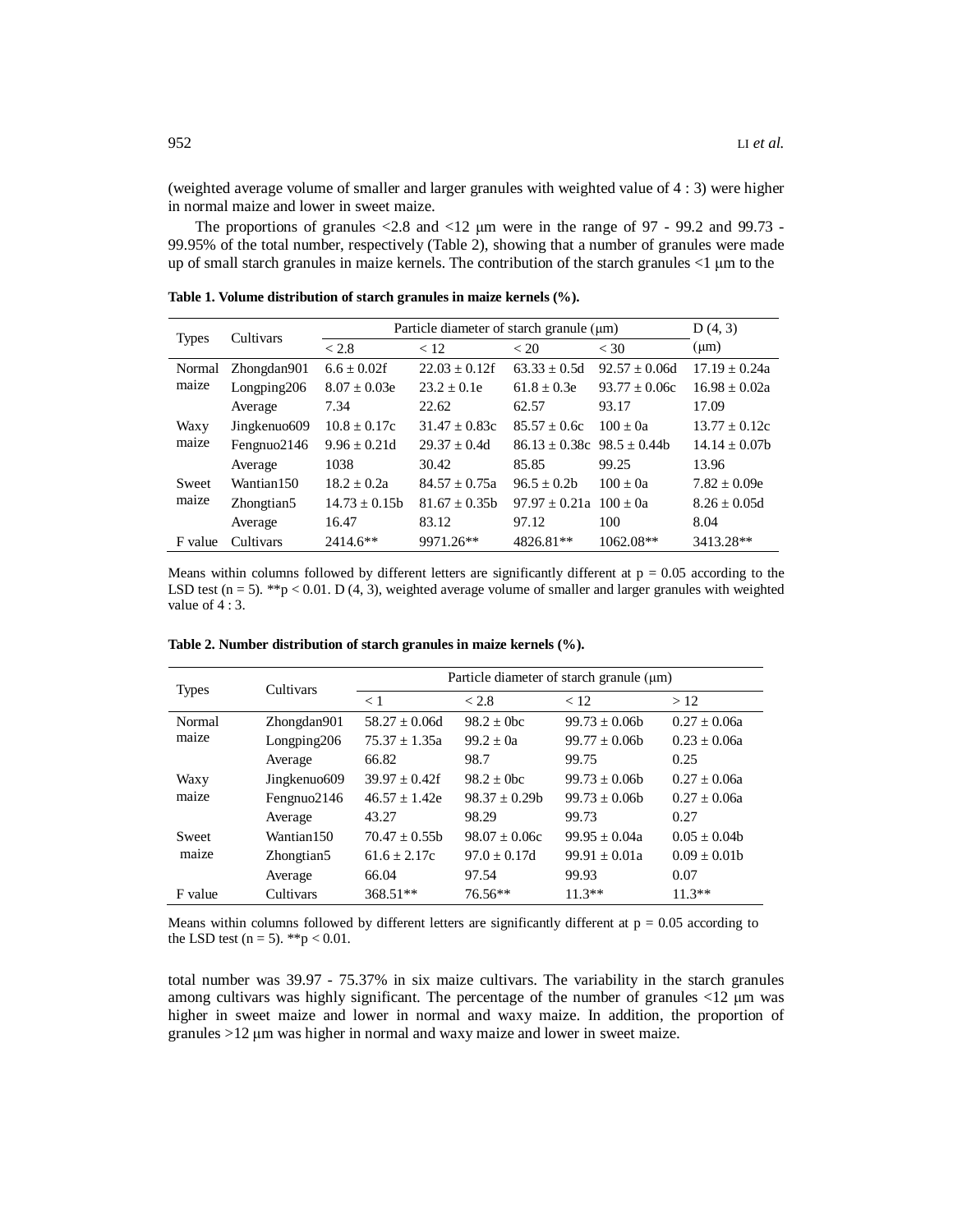Contribution of the small granules  $\langle 2.8 \mu m \rangle$  was in the ranges of 97 - 99.2% the total number, which showed that a number of granules were made up of small starch granules in maize kernels in this study. And contribution of granules <2.8 μm to the total volume was in the ranges of 6.6 - 18.2%. These suggested that small starch granules possess most of the number, despite being fewer volume in compared with midsize and large starch granules in maize kernels.

The starch granules <2.8, 2.8 - 12 and >12 μm occupied 45.23 - 56.6, 17.7 - 44.77 and 3.85 - 35.7% of the total surface area among six cultivars, respectively (Table 3). The means of the D (3, 2) (weighted average surface area of smaller and larger granules with weighted value of 3 : 2) were higher in normal maize and lower in sweet maize.

The starch pasting properties were significantly affected by maize cultivars (Table 4). The peak, trough and breakdown viscosities were higher in waxy maize and lower in sweet maize. In addition, the final and setback viscosities were higher in normal maize and lower in sweet maize. In addition, the pasting temperature was higher in sweet maize and lower in normal maize.

Waxy maize had significantly higher peak, trough, final, breakdown and setback viscosities, compared with normal maize (Sandhu *et al.* 2004). Singh *et al.* (2006) found that the starch of sweet maize could not be gelatinized under the same conditions, so the pasting parameters such as peak viscosity were lower than those of normal maize. This study showed that the peak and trough viscosities were higher in waxy maize and lower in sweet maize. The high peak viscosities of waxy maize indicated that the starch granules were harder to paste compared to normal and sweet maize. A possible explanation for this observation is that starch with high crystallinity in waxy maize exhibits high peak and breakdown viscosities (Shang *et al.* 2016). The final and setback

|                 | Cultivars     | Particle diameter of starch granule $(\mu m)$ | D(3, 2)            |                   |                   |                  |
|-----------------|---------------|-----------------------------------------------|--------------------|-------------------|-------------------|------------------|
| <b>Types</b>    |               | $\leq 1$                                      | < 2.8              | $2.8 - 12$        | >12               | $(\mu m)$        |
| Normal<br>maize | Zhongdan901   | $14.0 \pm 0$                                  | $45.23 + 0.06d$    | $19.07 \pm 0.06c$ | $35.7 \pm 0.1a$   | $8.95 \pm 0.01a$ |
|                 | Longping206   | $20.15 \pm 1.2a$                              | $51.55 \pm 0.07$ b | $15.7 + 0e$       | $32.75 \pm 0.07b$ | $8.03 \pm 0.01b$ |
|                 | Average       | 17.08                                         | 48.39              | 17.39             | 34.23             | 8.49             |
| Waxy<br>maize   | Jingkenuo 609 | $9.66 + 0.14c$                                | $52.4 + 0.26h$     | $18.73 + 0.35c$   | $28.87 + 0.59d$   | $7.01 + 0.08d$   |
|                 | Fengnuo2146   | $13.23 + 3.09b$                               | $51.8 + 1.47$      | $17.7 + 1.06d$    | $30.5 + 0.5c$     | $7.15 + 0.09c$   |
|                 | Average       | 11.45                                         | 52.1               | 18.22             | 29.69             | 7.08             |
| Sweet<br>maize  | Wantian150    | $18.37 + 1.25a$                               | $56.6 + 0.3a$      | $39.57 + 0.06$    | $3.85 + 0.35f$    | $4.01 + 0.06f$   |
|                 | Zhongtian5    | $14.43 \pm 0.59b$                             | $49.77 \pm 0.38c$  | $44.77 + 0.32a$   | $5.47 + 0.12e$    | $4.58 + 0.03e$   |
|                 | Average       | 16.4                                          | 53.19              | 42.17             | 4.66              | 4.3              |
| F-value         | Cultivars     | $20.92**$                                     | 99.81**            | $2160.16**$       | 3812.44**         | 3691.06**        |

**Table 3. Surface area distribution of starch granules in maize kernels (%).**

Means within columns followed by different letters are significantly different at  $p = 0.05$  according to the LSD test ( $n = 5$ ). \*\*p < 0.01. D (3, 2), weighted average surface area of smaller and larger granules with weighted value of 3 : 2.

viscosities were higher in normal maize and lower in sweet maize in this study. The high final viscosities in normal maize may be because larger starch granules increase the rate of swelling and thus occupy more volume and enhance viscosity (Srichuwong *et al.* 2005). The pasting temperature was higher in sweet maize compared with normal and waxy maize. Peng *et al.* (1999) found that small starch granules had higher gelatinization peaks and completion temperatures compared to large starch granules in wheat grains.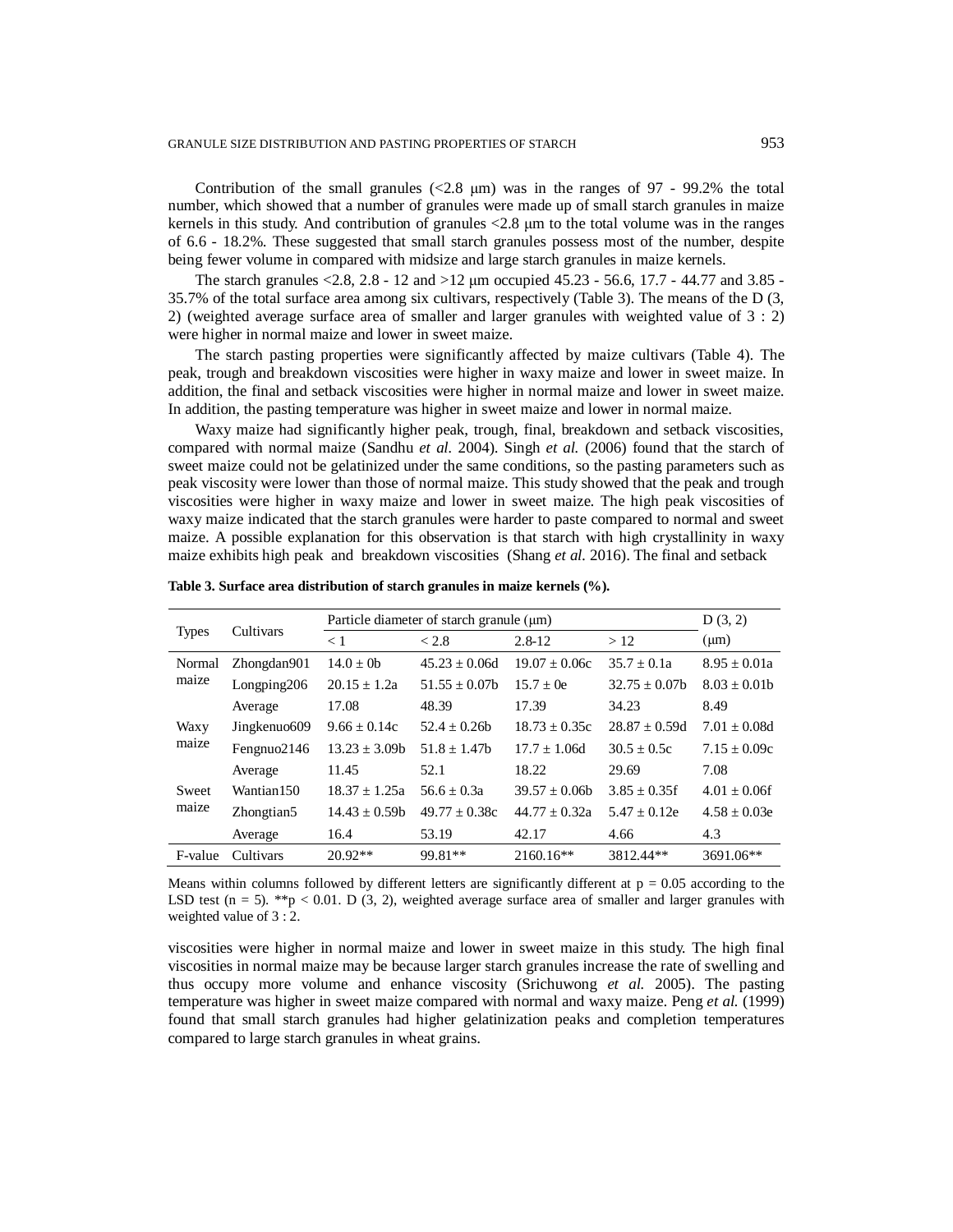The pasting properties of starch, particularly the ability of starch to take up water and form a paste in the presence of heat, are affected by variations in the size distribution of starch granules (Soh *et al.* 2006). Peterson and Fulcher (2001) reported that large starch granules have lower peak, breakdown and setback viscosities than small ones. However, the higher average granule sizes

| <b>Types</b>    | Cultivars        | Peak viscosity<br>(cP) | Trough<br>viscosity $(cP)$ | Final viscosity<br>(cP)                                                                 | Breakdown<br>(cP)                | Setback<br>(cP)                 | Pasting<br>temp. $(^{\circ}C)$ |
|-----------------|------------------|------------------------|----------------------------|-----------------------------------------------------------------------------------------|----------------------------------|---------------------------------|--------------------------------|
| Normal<br>maize | Zhongdan<br>901  | $1424.5 \pm 2.5c$      | $865 \pm 9c$               | $2376 \pm 78a$                                                                          | $559.5 \pm 11.5b$ $1511 \pm 69a$ |                                 | $74.8 \pm 0.2e$                |
|                 | Longping<br>206  | $1192 \pm 33d$         | $848.3 \pm 8.5c$           | $2293.7 + 27.5a$ $343.7 + 40.8c$ $1445.3 + 36a$ $75 + 0.4e$                             |                                  |                                 |                                |
|                 | Average          | 1308.3                 | 856.7                      | 2334.9                                                                                  | 451.6                            | 1478.2                          | 74.9                           |
| Waxy<br>maize   | Jingkenuo<br>609 | $1644 + 120.2b$        | $1128 \pm 39.6b$           | $1782 \pm 158.4b$                                                                       | $516 + 80.6b$                    | $654 \pm 118.8$ b 76.6 $\pm$ 0d |                                |
|                 | Fengnuo<br>2146  |                        |                            | $2612.7 \pm 24.9a$ 1431.3 $\pm$ 22a 1783.3 $\pm$ 14.6b 1181.3 $\pm$ 2.9a 352 $\pm$ 9.5c |                                  |                                 | $78.7 + 0.5c$                  |
|                 | Average          | 2128.4                 | 1279.7                     | 1782.7                                                                                  | 848.7                            | 503                             | 77.7                           |
| Sweet<br>maize  | Wantian<br>150   | $95 + 26.3e$           | $82.3 + 21.5d$             | $101.3 + 19.7c$                                                                         | $12.7 + 5d$                      | $19 + 2d$                       | $83 \pm 0$                     |
|                 | Zhongtian5       | $45.5 \pm 2.5e$        | $38.5 \pm 2.5e$            | $42.5 \pm 6.5c$                                                                         | $7.3 \pm 0.6d$                   | $4 \pm 3.5d$                    | $84.5 \pm 0.6a$                |
|                 | Average          | 70.3                   | 60.4                       | 71.9                                                                                    | 10                               | 11.5                            | 83.8                           |
| F value         | Cultivars        | 1612.8**               | $3010.9**$                 | $1001.9**$                                                                              | $672.1**$                        | $619.9**$                       | 444.2**                        |

**Table 4. The pasting properties of starch in maize kernels.**

Means within columns followed by different letter are significantly different at  $p = 0.05$  according to the LSD test  $(n = 5)$ . \*p < 0.05, \*\*p < 0.01.

**Table 5. Correlation coefficients between the pasting properties and volume distribution of starch granules in maize kernels.**

| <b>Items</b>                | Volume percentage of starch granule (%) | D(4, 3)                     |              |             |             |
|-----------------------------|-----------------------------------------|-----------------------------|--------------|-------------|-------------|
|                             | $<$ 2.8 $\mu$ m                         | $2.8 - 12 \,\mathrm{\mu m}$ | $< 12 \mu m$ | $>12 \mu m$ | $(\mu m)$   |
| Peak viscosity (cP)         | $-0.6988$                               | $-0.8045*$                  | $-0.7962*$   | $0.7962*$   | 0.6983      |
| Trough viscosity (cP)       | $-0.739$                                | $-0.8969**$                 | $-0.8818**$  | $0.8818**$  | $0.7589*$   |
| Final viscosity (cP)        | $-0.9528**$                             | $-0.9879**$                 | $-0.9916**$  | $0.9916**$  | $0.9921**$  |
| Breakdown (cP)              | $-0.6057$                               | $-0.7289$                   | $-0.7174$    | 0.7174      | 0.5898      |
| Setback (cP)                | $-0.875**$                              | $-0.7983*$                  | $-0.8168*$   | $0.8168*$   | $0.9199**$  |
| Pasting temp. $(^{\circ}C)$ | $0.9035**$                              | $0.9523**$                  | $0.9537**$   | $-0.9537**$ | $-0.9704**$ |

 $*p < 0.05$ ;  $**p < 0.01$ , D (4,3), weighted average volume of smaller and larger granules with weighted value of 4 : 3.

were associated with lower values of peak and breakdown viscosities in the cocoyam (Lu *et al.* 2005). Small granules have lower peak and breakdown viscosities than large granules in the potato (Noda *et al.* 2005). The volume percentage of granules is equal to the mass percentage of granules in the case of uniform density between large and small starch granules (Peng *et al.* 1999, Wilson *et al.* 2010). In this study, correlation analysis showed that the peak, trough, final and setback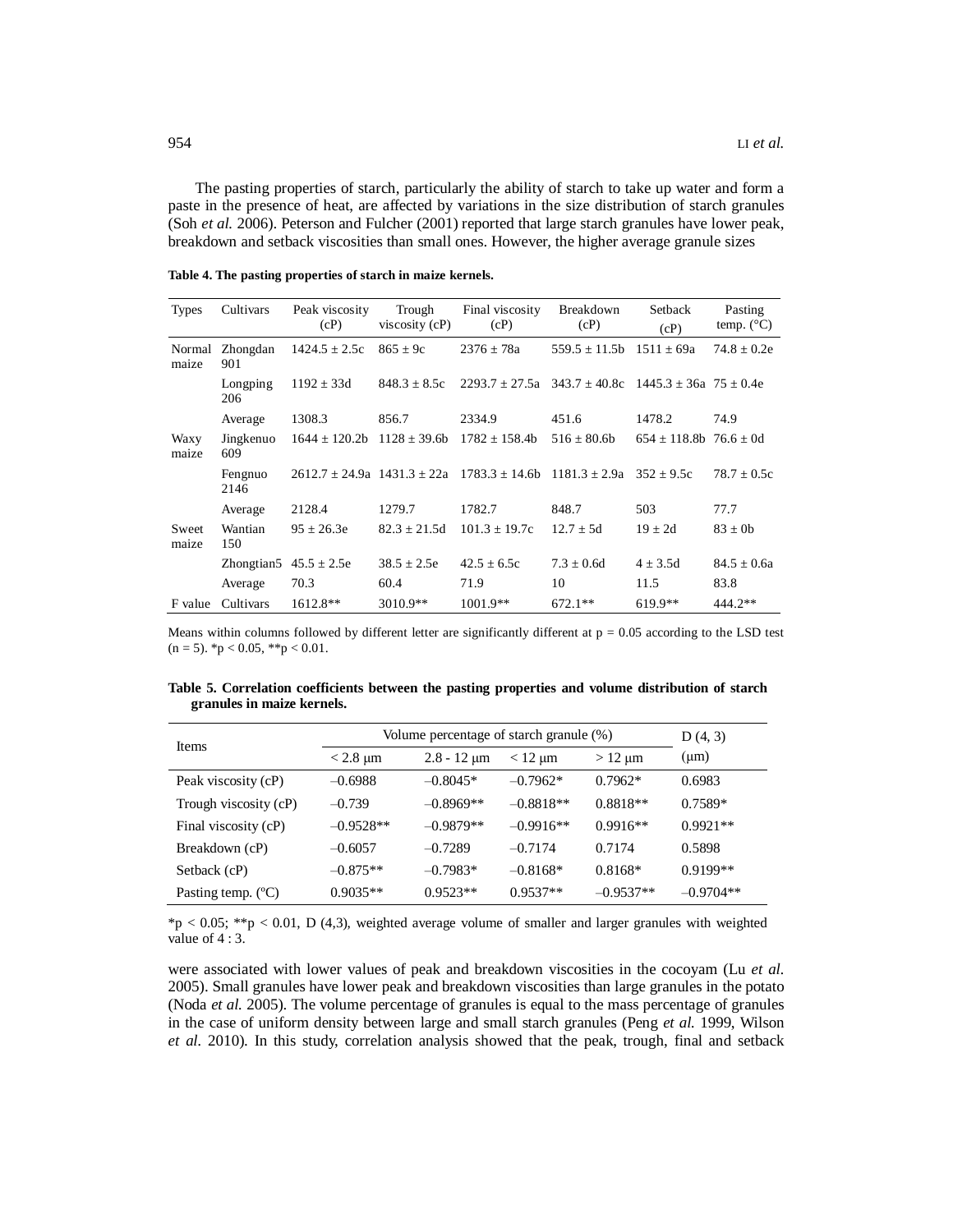viscosities were significantly negatively correlated to the volume percentage of granule <12 µm and significantly positively correlated to the volume percentage of granules  $>12$   $\mu$ m in maize kernels (Table 5). The D (4, 3) had a positive correlation with pasting properties, except pasting temperature and had a significant negative correlation with pasting temperature. These suggested that large granules (larger than 12 µm in diameter) have higher peak, trough, final and setback viscosities compared with small granules (smaller than  $12 \mu m$  in diameter) in maize starch.

#### **Acknowledgements**

This work was supported by the National Natural Science Foundation of China (31501271), the Spark Program of China (2015GA710019), the Major Natural Science Project of the Education Department in Anhui Province (KJ2020ZD010), and the Key Project of Provincial Outstanding Young Talent Foundation in Anhui Province (gxyqZD2016218).

## **References**

- Ao ZH and Jane JL 2007. Characterization and modeling of the A- and B-granule starches of wheat, triticale, and barley. Carbohyd. Polym. **67**: 46-55.
- Cai C, Zhao L, Huang J, Chen Y and Wei C 2014. Morphology, structure and gelatinization properties of heterogeneous starch granules from high-amylose maize. Carbohyd. Polym. **102**: 606-614.
- Campbell MR, Li J, Berke TG and Glover DV 1996. Variation of starch granule size in tropical maize germ plasm (1). Cereal Chem. **73**: 536-538.
- Chen Z, Schols HA and Voragen AGJ 2003. Starch granule size strongly determines starch noodle processing and noodle quality. J. Food Sci. **68**: 1584-1589.
- Cui L, Dong ST, Zhang JW and Liu P 2014. Starch granule size distribution and morphogenesis in maize (*Zea mays* L.) grains with different endosperm types. Aust. J. Crop Sci. **8**: 1560-1565.
- Hung PV, Maedac T and Morita N 2006. Waxy and high-amylose wheat starches and flours-characteristics, functionality and application. Trends Food Sci. Tech. **17**: 448-456.
- Ji Y, Wong K, Hasjim J, Pollak LM, Duvick S, Jane J and White PJ 2003. Structure and function of starch from advanced generations of new corn lines. Carbohyd. Polym. **54**: 305-319.
- Li W, Yan S, Shi X, Zhang C, Shao Q, Xu F and Wang J 2016. Starch granule size distribution from twelve wheat cultivars in east China's Huaibei region. Can. J. Plant Sci. **96**: 176-182.
- Lim S and Seib PA 1993. Preparation and pasting properties of wheat and corn starch phosphates. Cereal Chem. **70**: 137-144.
- Lu T, Chen J, Lin C and Chang Y 2005. Properties of starches from cocoyam (*Xanthosoma sagittifolium*) tubers planted in different seasons. Food Chem. **91**: 69-77.
- Makowska A, Szwengiel A, Kubiak P and Tomaszewska-Gras J 2015. Characteristics and structure of starch isolated from triticale. Starch-Stärke **66**: 895-902.
- Matsushima R, Maekawa M, Kusano M, Kondo H, Fujita N, Kawagoe Y and Sakamoto W 2014. Amyloplast-localized substandard starch grain 4 protein influences the size of starch grains in rice endosperm. Plant Physiol. **164**: 623-636.
- Noda T, Takigawa S, Matsuuraendo C, Kim SJ, Hashimoto N and Yamauchi H 2005. Physicochemical properties and amylopectin structures of large, small, and extremely small potato starch granules. Carbohyd. Polym. **60**: 245-251.
- Paterson JL, Hardacre A, Li P and Rao MA 2001. Rheology and granule size distribution of corn starch dispersions from two genotypes and grown in four regions. Food Hydrocolloid. 1**5**: 453-459.
- Peng M, Gao M, Abdel-Aal ESM, Huel P and Chibbar RN 1999. Separation and characterization of A- and B-type starch granules in wheat endosperm. Cereal Chem. **76**: 375-379.
- Peterson DG and Fulcher RG 2001. Variation in Minnesota HRS wheats: Starch granule size distribution. Food Res. Int. **34**: 357-363.